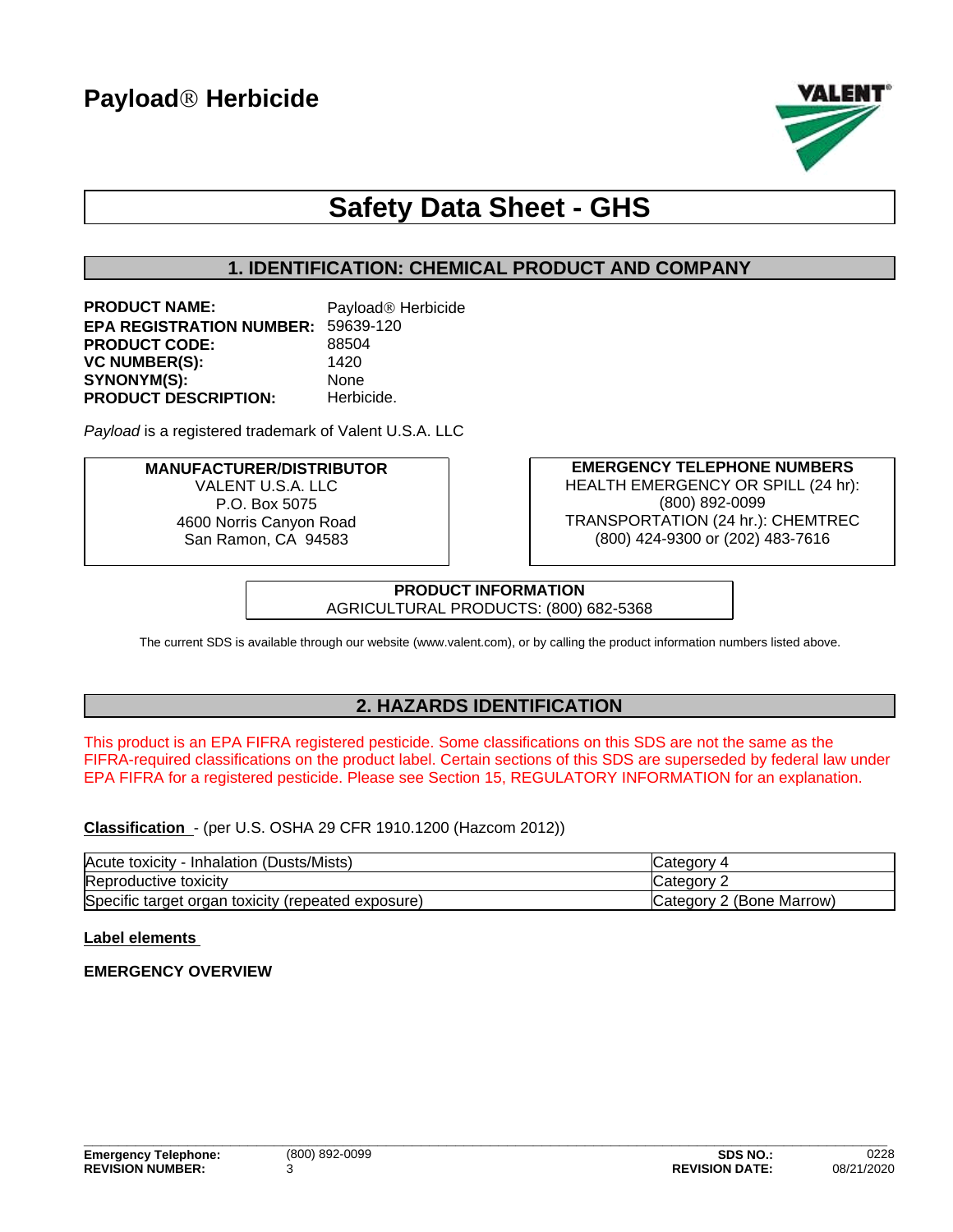## **WARNING**



**Hazard statements** Harmful if inhaled Suspected of damaging fertility or the unborn child May cause damage to bone marrow through prolonged or repeated exposure.

#### **Precautionary statements**

#### **Prevention**

Obtain special instructions before use Do not handle until all safety precautions have been read and understood Use personal protective equipment as required.Avoid breathing dust/fume/gas/mist/vapors/spray Use only outdoors or in a well-ventilated area

#### **Response**

IF EXPOSED OR CONCERNED: Get medical advice/attention **Eyes** None. **Skin** None. **Inhalation** IF INHALED: Remove victim to fresh air and keep at rest in a position comfortable for breathing. Call a POISON CENTER or doctor/physician if you feel unwell. **Ingestion** None. **FIRE** None. **Spill** None.

#### **Storage**

Store locked up

#### **Disposal**

Dispose of contents/container in accordance with local regulations

#### **Hazards not otherwise classified (HNOC)**

#### **Other Information**

• Very toxic to aquatic life

For information on Transportation requirements, see Section 14.

#### **3. COMPOSITION/INFORMATION ON INGREDIENTS**

| <b>Chemical name</b> | CAS No.       | Weight-%  | <b>TRADE SECRET</b> |
|----------------------|---------------|-----------|---------------------|
| <b>Flumioxazin</b>   | 103361-09-7   |           |                     |
| Ammonium sulfate     | 7783-20-2     | $15 - 25$ |                     |
| Kaolin clav          | 1332-58-7     | $15 - 25$ |                     |
| Others               | Various CAS#s | $10 - 18$ |                     |

**\_\_\_\_\_\_\_\_\_\_\_\_\_\_\_\_\_\_\_\_\_\_\_\_\_\_\_\_\_\_\_\_\_\_\_\_\_\_\_\_\_\_\_\_\_\_\_\_\_\_\_\_\_\_\_\_\_\_\_\_\_\_\_\_\_\_\_\_\_\_\_\_\_\_\_\_\_\_\_\_\_\_\_\_\_\_\_\_\_\_\_\_\_**

\* The chemical name, CAS number and/or exact percentage have been withheld as a trade secret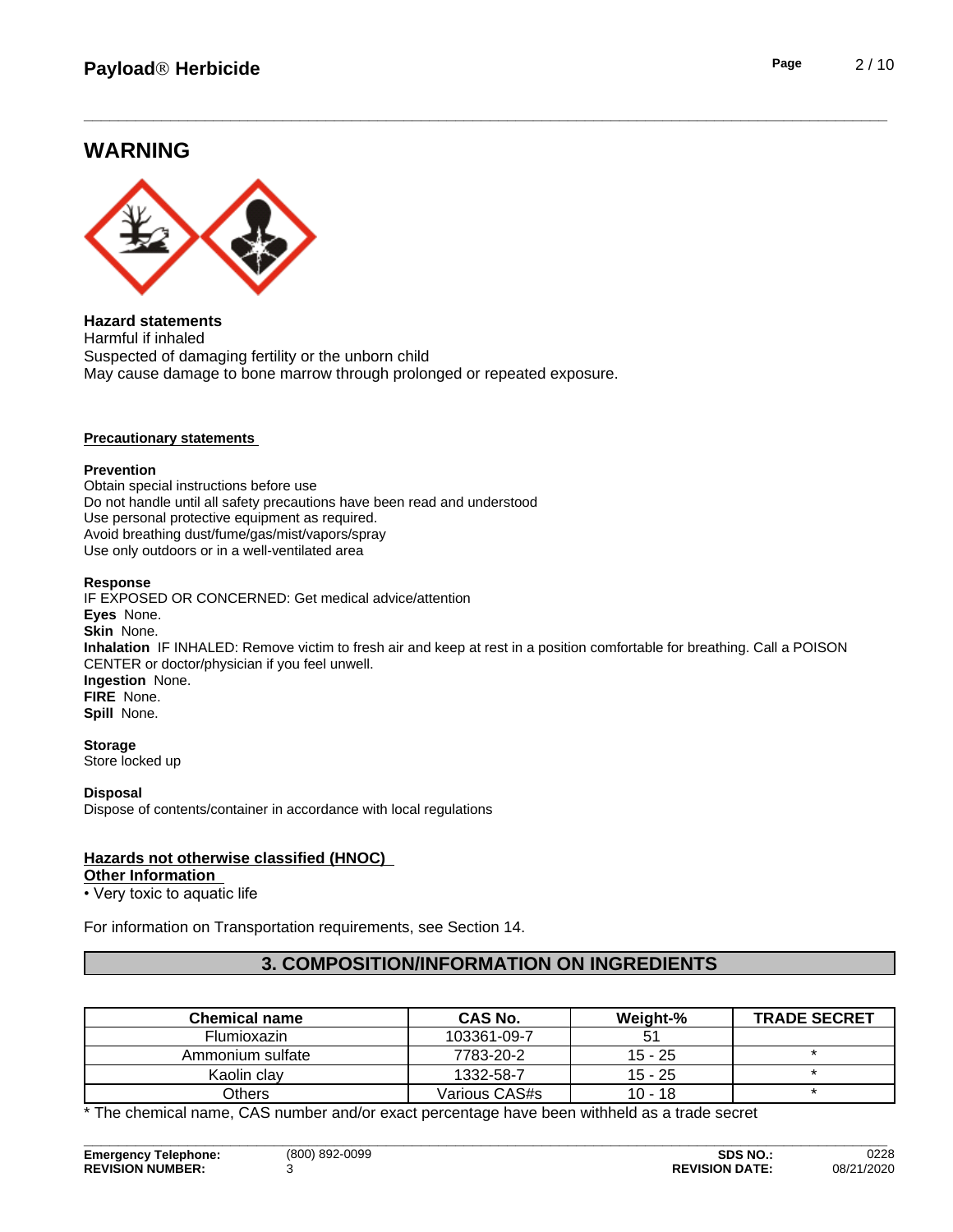Other ingredients, which are maintained as trade secrets, are any substances other than an active ingredient contained in this product. Some of these may be hazardous, but their identity is withheld because they are considered trade secrets. The hazards associated with the other ingredients are addressed in this document. Specific information on other ingredients for the management of exposures, spills, or safety assessments can be obtained by a treating physician or nurse by calling **(877) 315-9819** (within the United States) or **(651) 632-6184** (outside the United States) at any time.

## **4. FIRST AID MEASURES**

#### **EMERGENCY NUMBER (800) 892-0099**

Have the product container or label with you when calling a poison control center or doctor, or going for treatment. You may also contact **1-800-892-0099** for emergency medical treatment information.

#### **EYE CONTACT:**

Hold eye open and rinse slowly and gently with water for 15-20 minutes. Remove contact lenses, if present, after the first 5 minutes, then continue rinsing eye. Call a poison control center or doctor for treatment advice.

#### **SKIN CONTACT:**

Take off contaminated clothing. Rinse skin immediately with plenty of water for 15-20 minutes. Call a poison control center or doctor for treatment advice.

#### **INGESTION:**

Call a poison control center or doctor immediately for treatment advice. Have person sip a glass of water if able to swallow. DO NOT induce vomiting unless told to do so by the poison control center or doctor. Do not give anything to an unconscious person.

#### **INHALATION:**

Move person to fresh air. If person is not breathing, call 911 or an ambulance, then give artificial respiration, preferably by mouth-to-mouth, if possible. Call a poison control center or doctor for further treatment advice.

#### **NOTES TO PHYSICIAN:**

Treatment is supportive and symptomatic.

## **5. FIRE FIGHTING MEASURES**

| Flash point °C<br>Flash point °F<br><b>EXTINGUISHING MEDIA:</b> | Water fog, carbon dioxide, foam, dry chemical |
|-----------------------------------------------------------------|-----------------------------------------------|
| NFPA RATING:                                                    |                                               |
| Health:                                                         |                                               |
| Flammability:                                                   |                                               |
| Reactivity:                                                     | 0                                             |
| Special:                                                        | None                                          |

(Least-0, Slight-1, Moderate-2, High-3, Extreme-4). These values are obtained using professional judgement. Values were not available in the guidelines or published evaluations prepared by the National Fire Protection Association, NFPA.

**FIRE FIGHTING INSTRUCTIONS:** Products of combustion from fires involving this material may be toxic. Avoid breathing smoke and mists. Avoid personnel and equipment contact with fallout and runoff. Minimize the amount of water used for fire fighting. Do not enter any enclosed area without full protective equipment, including self-contained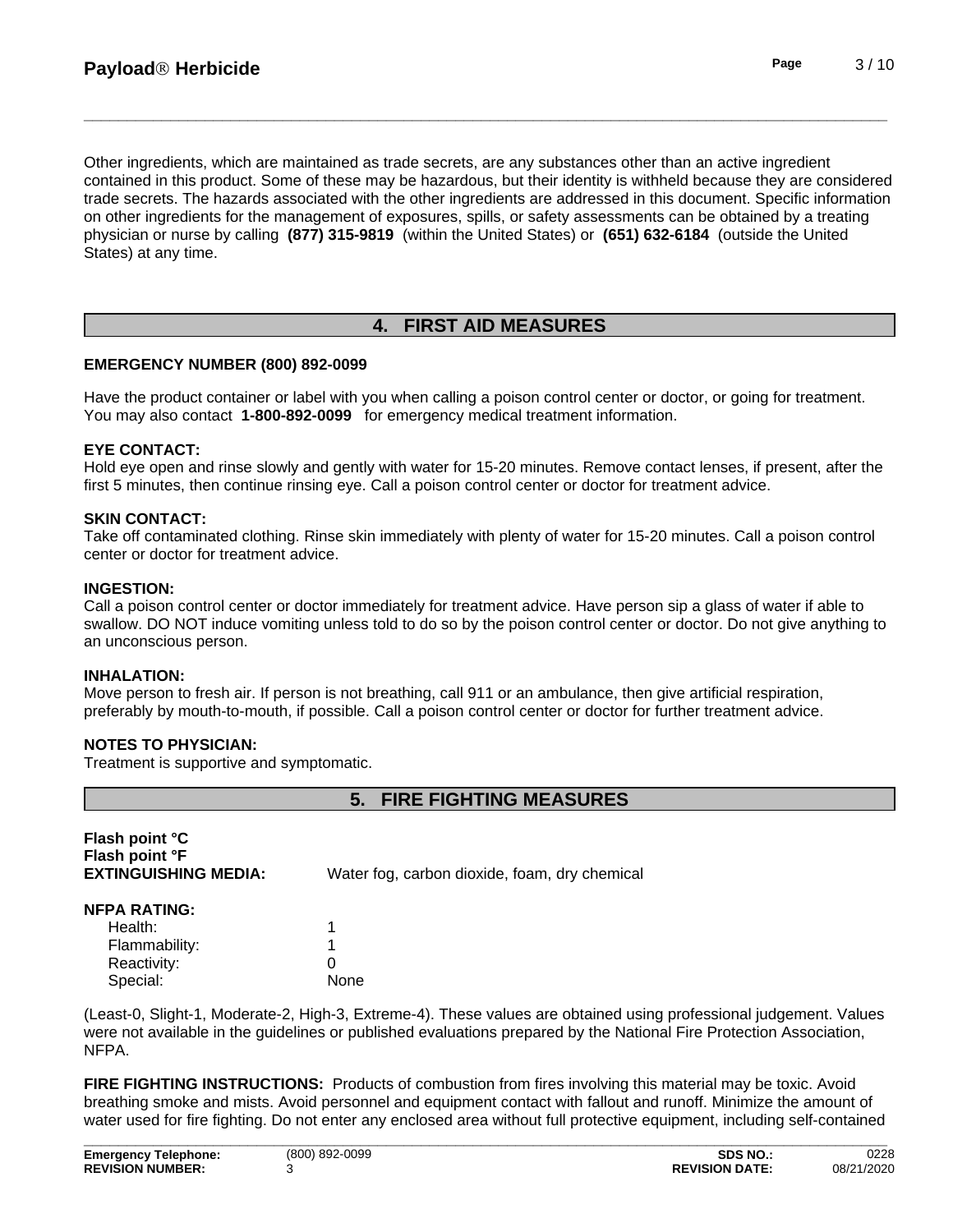breathing equipment.Contain and isolate runoff and debris for proper disposal. Decontaminate personal protective equipment and fire fighting equipment before reuse.

**HAZARDOUS DECOMPOSITION PRODUCTS:** Thermal decomposition or combustion may produce harmful/irritant gas or fumes such as nitrogen oxides, carbon oxides, hydrogen fluoride or organic compounds.

## **6. ACCIDENTAL RELEASE MEASURES**

#### **VALENT EMERGENCY PHONE NUMBER: (800) 892-0099 CHEMTREC EMERGENCY PHONE NUMBER: (800) 424-9300 OBSERVE PRECAUTIONS IN SECTION 8: PERSONAL PROTECTION**

Stop the source of the spill if safe to do so. Contain the spill to prevent further contamination of the soil, surface water, or ground water. For additional spill response information refer to the North American Emergency Response Guidebook.

**UN/NA NUMBER:** Not applicable **EMERGENCY RESPONSE GUIDEBOOK NO.:** Not applicable

#### **FOR SPILLS ON LAND:**

**CONTAINMENT:** Reduce airborne dust. Avoid runoff into storm sewers or other bodies of water.

**CLEANUP:** Clean up spill immediately. Vacuum or sweep up material and place in a chemical waste container. Wash area with soap and water. Pick up wash liquid with additional absorbent and place in a chemical waste container.

#### **FOR SPILLS IN WATER:**

**CONTAINMENT:** This material will disperse or dissolve in water. Stop the source of the release. Contain and isolate to prevent further release on to soil or into surface water.

**CLEANUP:** Clean up spill immediately. Absorb spill with inert material. Remove contaminated water for treatment or disposal.

## **7. HANDLING AND STORAGE**

#### **END USER MUST READ AND OBSERVE ALL PRECAUTIONS ON PRODUCT LABEL.**

#### **HANDLING:**

Do not contaminate food or feed. Do not put material into food or drink containers. Do not dilute material in food or drink containers. Avoid contact with eyes, skin or clothing. Wash hands before eating, drinking, chewing gum, using tobacco or using the toilet.

Remove clothing immediately if pesticide gets inside. Then wash thoroughly and put on clean clothing.

Remove PPE immediately after handling this product. Wash the outside of gloves before removing. As soon as possible, wash thoroughly and change into clean clothing.

#### **STORAGE:**

Keep pesticide in original container only. Store in a cool, dry, secure place. Do not put formulation or dilute spray solution into food or drink containers. Do not store or transport near food or feed. Not for use or storage in or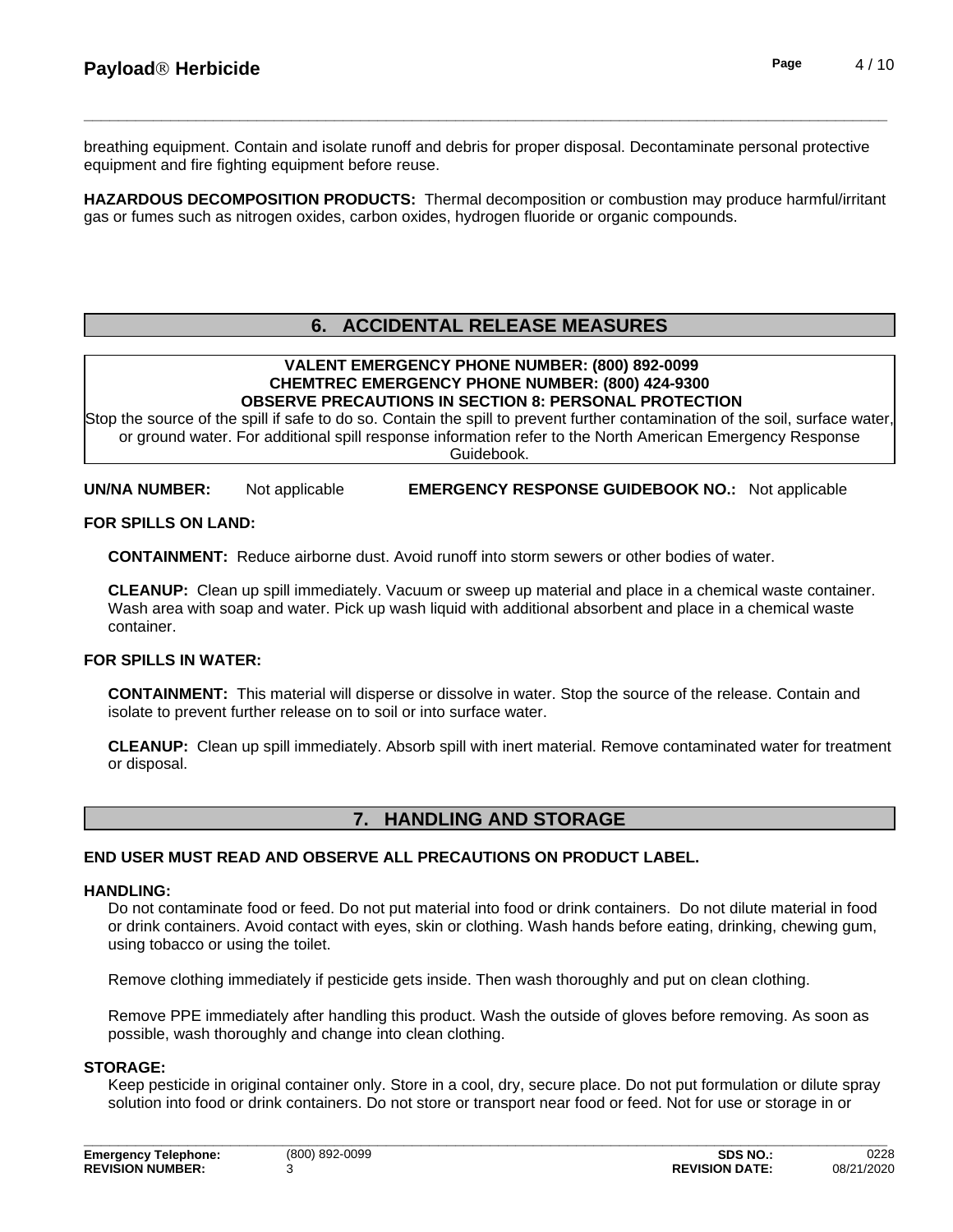around the home. Do not contaminate water, food or feed by storage, disposal or cleaning of equipment.

## **8. EXPOSURE CONTROLS/PERSONAL PROTECTION**

#### **END USER MUST READ AND OBSERVE ALL PRECAUTIONS ON PRODUCT LABEL.**

#### **INFORMATION FOR END USERS**

**EYES & FACE:** Do not get this material in your eyes. Eye contact can be avoided by wearing protective eyewear.

**RESPIRATORY PROTECTION:** Use this material only in well ventilated areas. If ventilation is not adequate to keep airborne concentrations below recommended exposure standards, approved respiratory protection should be worn.

**SKIN & HAND PROTECTION:** Avoid contact with skin or clothing. Skin contact should be minimized by wearing protective clothing including long pants, long-sleeved shirt and shoes plus socks, and chemical-resistant gloves. Remove contaminated clothing. Wash before reuse.

#### **EXPOSURE LIMITS**

| <b>Chemical name</b> | <b>ACGIH Exposure Limits</b>                                                                        | <b>OSHA Exposure Limits</b>                                                                                                                                                                                                          | <b>Manufacturer's Exposure</b><br><b>Limits</b> |
|----------------------|-----------------------------------------------------------------------------------------------------|--------------------------------------------------------------------------------------------------------------------------------------------------------------------------------------------------------------------------------------|-------------------------------------------------|
| Flumioxazin          | None                                                                                                | None                                                                                                                                                                                                                                 | None                                            |
| Ammonium sulfate     | None                                                                                                | None                                                                                                                                                                                                                                 | None                                            |
| Kaolin clay          | TWA: 2 mg/m <sup>3</sup> particulate matter<br>crystalline silica, respirable<br>particulate matter | TWA: 15 mg/m <sup>3</sup> total dust<br>containing no asbestos and <1% TWA: 5 mg/m <sup>3</sup> respirable fraction<br>(vacated) TWA: $10 \text{ mg/m}^3$ total<br>dust<br>(vacated) TWA: 5 mg/m <sup>3</sup><br>respirable fraction | None                                            |
| Others               | None                                                                                                | None                                                                                                                                                                                                                                 | None                                            |

## **9. PHYSICAL AND CHEMICAL PROPERTIES**

| <b>Physical state</b><br>Appearance<br>Color                                             | Solid<br>Granules<br>Light brown                     | Odor<br><b>Odor threshold</b> | Slight<br>No information available |
|------------------------------------------------------------------------------------------|------------------------------------------------------|-------------------------------|------------------------------------|
| <b>PROPERTIES</b><br>рH                                                                  | <b>Values</b><br>5.4                                 | Remarks • Method              | @ 25°C (1% aqueous solution)       |
| <b>Melting point/freezing point</b><br>Boiling point/boiling range<br><b>Flash point</b> | No information available<br>No information available |                               |                                    |
| <b>Evaporation rate</b>                                                                  | No information available                             |                               |                                    |
| Flammability (solid, gas)                                                                |                                                      | No information available      |                                    |
| <b>Flammability Limits in Air</b>                                                        |                                                      |                               |                                    |
| <b>Upper flammability limits</b>                                                         | No information available                             |                               |                                    |
| Lower flammability limit                                                                 |                                                      | No information available      |                                    |
| Vapor pressure                                                                           | No information available                             |                               |                                    |
| Vapor density                                                                            | No information available                             |                               |                                    |
| <b>Specific Gravity</b>                                                                  | No information available                             |                               |                                    |
| <b>Water solubility</b>                                                                  | Dispersible in water                                 |                               |                                    |
| Solubility in other solvents                                                             | No information available                             |                               |                                    |
| <b>Partition coefficient</b>                                                             | No information available                             |                               |                                    |
| <b>Autoignition temperature</b>                                                          | No information available                             |                               |                                    |
| <b>Decomposition temperature</b>                                                         | No information available                             |                               |                                    |
| <b>Viscosity</b>                                                                         | Not Applicable                                       |                               |                                    |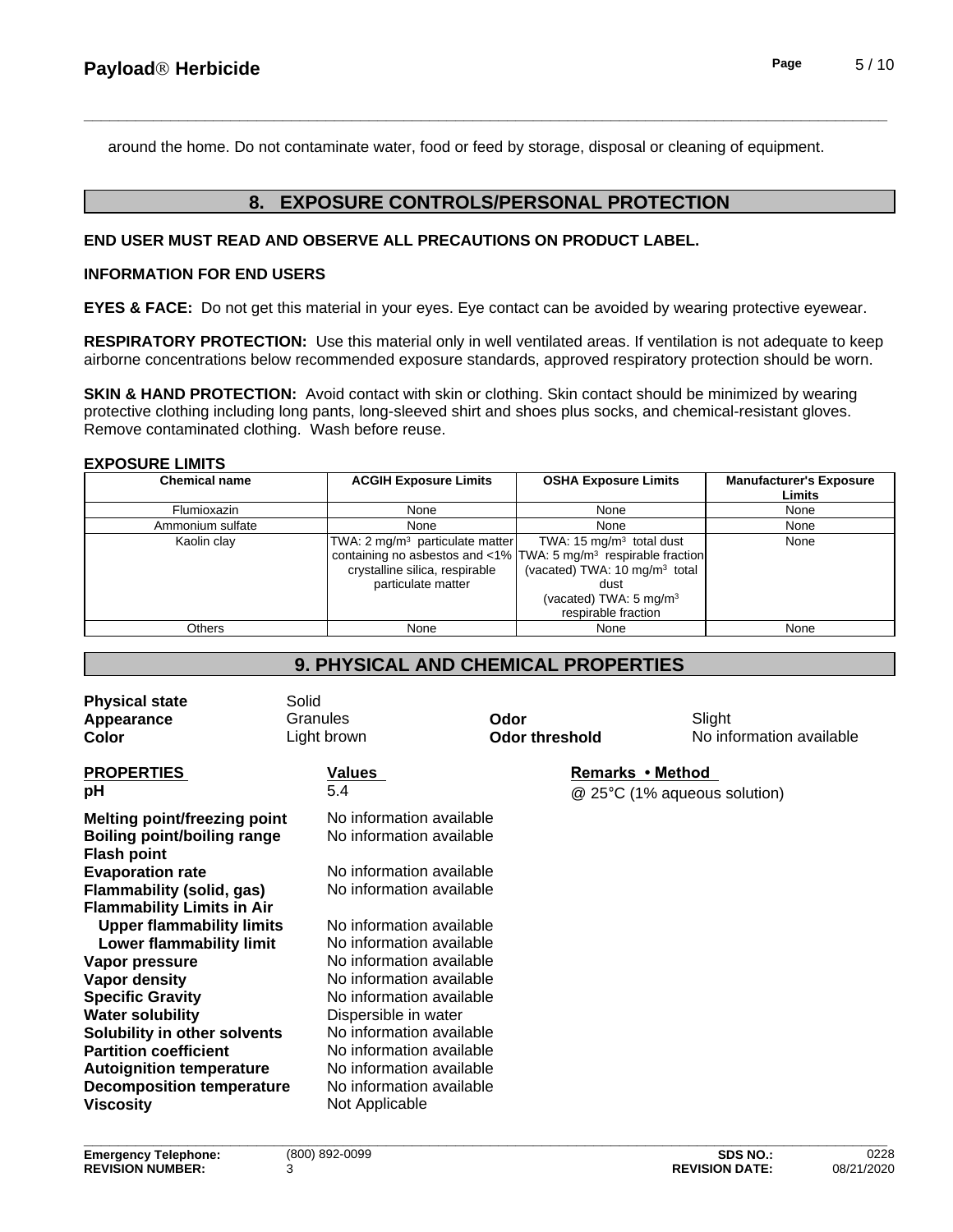# **Bulk density** 30.8 lb.ft.<sup>3</sup>

**Explosive properties** No information available **Oxidizing properties** No information available **Liquid Density** No information available

## **10. STABILITY AND REACTIVITY**

#### **Reactivity**

No data available

#### **Chemical stability**

Stable under recommended storage conditions.

#### **Possibility of Hazardous Reactions**

None under normal processing.

#### **Conditions to avoid**

Extremes of temperature and direct sunlight.

#### **Incompatible materials**

May react with strong oxidizing agents, such as chlorates, nitrates, peroxides, etc.

#### **Hazardous Decomposition Products**

Thermal decomposition or combustion may product harmful/irritant gas or fume such as nitrogen oxides, carbon oxides, hydrogen fluoride or organic compounds.

## **11. TOXICOLOGICAL INFORMATION**

#### **ACUTE TOXICITY:**

#### The following information is from this formulation or from a similar formulation:

| > 5,000 mg/kg                 |               | IV<br>Ш                                                                                                                                                        |
|-------------------------------|---------------|----------------------------------------------------------------------------------------------------------------------------------------------------------------|
| $> 2.18$ mg/L (4 h)           |               | IV                                                                                                                                                             |
| Brief and/or minor irritation |               | Ш                                                                                                                                                              |
| Brief and/or minor irritation |               | IV                                                                                                                                                             |
| Probable non-sensitizer       |               | Not applicable                                                                                                                                                 |
|                               | > 2,000 mg/kg | <b>EPA Tox Category</b><br><b>EPA Tox Category</b><br><b>EPA Tox Category</b><br><b>EPA Tox Category</b><br><b>EPA Tox Category</b><br><b>EPA Tox Category</b> |

#### **CARCINOGEN CLASSIFICATION**

| <b>Chemical name</b> | <b>IARC Group</b><br>or 2 | <b>OSHA</b><br>- Select Carcinogens | <b>NTP Carcinogen List</b> |
|----------------------|---------------------------|-------------------------------------|----------------------------|
| Flumioxazin          | Not listed                | Not listed                          | Not listec                 |
| Ammonium sulfate     | Not listed                | Not listed                          | Not listed                 |
| Kaolin clay          | Not listed                | Not listed                          | Not listec                 |

#### **TOXICITY OF FLUMIOXAZIN TECHNICAL:**

**SUBCHRONIC:** Compound related effects of Flumioxazin Technical noted in rats following subchronic exposures at high dose levels were hematotoxicity including anemia, and increases in liver, spleen, heart, kidney and thyroid weights. In dogs, the effects produced at high dose levels included a slight prolongation in activated partial thromboplastin time, increased cholesterol and phospholipid, elevated alkaline phosphatase, increased liver weights and histological changes in the liver. The lowest no-observable-effect-level (NOEL) in subchronic studies was 30 ppm in the three-month toxicity study in rats.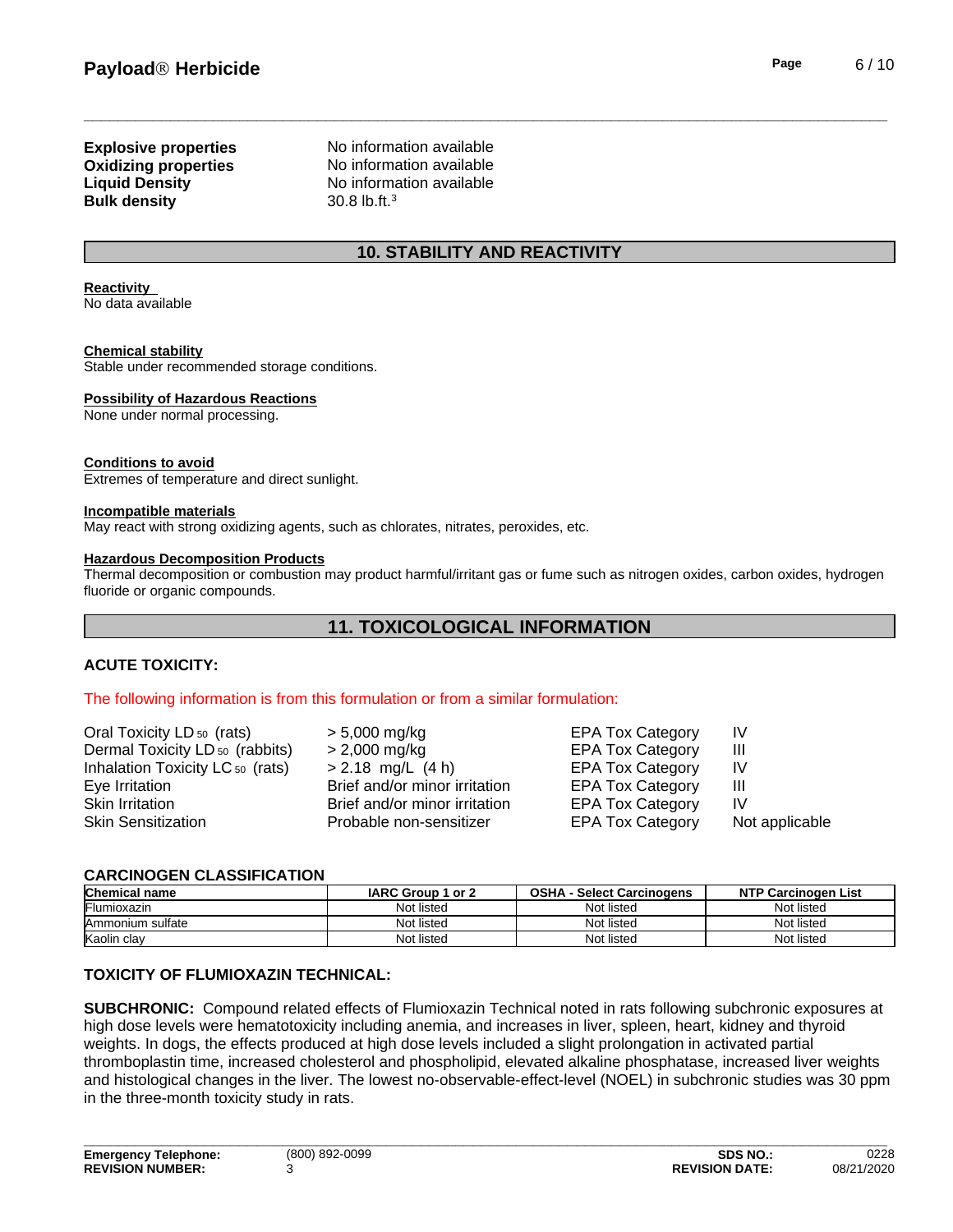**CHRONIC/CARCINOGENICITY:** In a one year dog feeding study, Flumioxazin Technical produced treatment-related changes in blood chemistry and increased liver weights at 100 and 1000 mg/kg/day. Minimal treatment-related histological changes were noted in the livers of animals in the 1000 mg/kg/day group. Based on these data the NOEL is 10 mg/kg/day. Dietary administration of Flumioxazin Technical for 18 months produced liver changes in mice of the 3000 and 7000 ppm groups. There was no evidence of any treatment-related oncogenic effect. The NOEL for this study is 300 ppm. Dietary administration of Flumioxazin Technical for 24 months produced anemia and chronic nephropathy in rats of the 500 and 1000 ppm groups. The anemia lasted throughout the treatment period, however, it was not progressive nor aplastic in nature. No evidence of an oncogenic effect was observed. The NOEL for this study is 50 ppm.

**DEVELOPMENTAL TOXICITY:**Flumioxazin Technical produces developmental toxicity in rats in the absence of maternal toxicity at doses of 30 mg/kg/day by the oral route and 300 mg/kg/day by the dermal route. The developmental effects noted consisted primarily of decreased number of live fetuses and fetal weights, cardiovascular abnormalities, wavy ribs and decreased number of ossified sacrococcygeal vertebral bodies. The developmental NOEL in the rat oral and dermal developmental toxicity studies were 10 and 100 mg/kg/day, respectively. The response in rabbits was very different from that in rats. No developmental toxicity was noted in rabbits at doses up to 3000 mg/kg/day, a dose well above the maternal NOEL of 1000 mg/kg/day.

Mechanistic studies indicate that the effects seen in the rat are highly unlikely to occur in the human and that flumioxazin would not be a developmental toxicant in the human.

**REPRODUCTION:** Reproductive toxicity was observed in F1 males, P1 females and F1 females at 300 ppm Flumioxazin Technical, the highest dose tested and a dose that also produced signs of systemic toxicity. Toxicity was also observed in the F1 and F2 offspring at doses of 200 ppm and greater.

**MUTAGENICITY:** Flumioxazin Technical was not mutagenic in most *in vitro* assays: gene mutation and a chromosome aberration assay in the absence of metabolic activation. In three *in vivo* assays, chromosome aberration, unscheduled DNA synthesis and micronucleus assay, Flumioxazin Technical was not mutagenic. The only positive response was observed in the *in vitro* chromosome aberration assay in the presence of metabolic activation. Overall, Flumioxazin Technical does not present a genetic hazard.

**STOT - repeated exposure** Cat 2 - Rat 90-day repeated dose toxicity study: Bone marrow.

For a summary of the potential for adverse health effects from exposure to this product, refer to Section 2. For information regarding regulations pertaining to this product, refer to Section 15.

## **12. ECOLOGICAL INFORMATION**

**AVIAN TOXICITY:** Based upon EPA designation, Flumioxazin Technical is practically non-toxic to avian species. The following results were obtained from studies with Flumioxazin Technical:

> Oral LD<sup>50</sup> bobwhite quail: greater than 2,250 ppm Dietary LC<sub>50</sub> bobwhite quail: greater than 5,620 ppm

Dietary LC<sub>50</sub> mallard duck: greater than 5,620 ppm.<br>Flumioxazin Technical in the diet. In mallard ducks, a slight, but not statistically significant reduction in hatchlings and 14-day old survivors was observed. Based on a possible, slight effect on egg production at 500 ppm, the NOEL for this study was 250 ppm.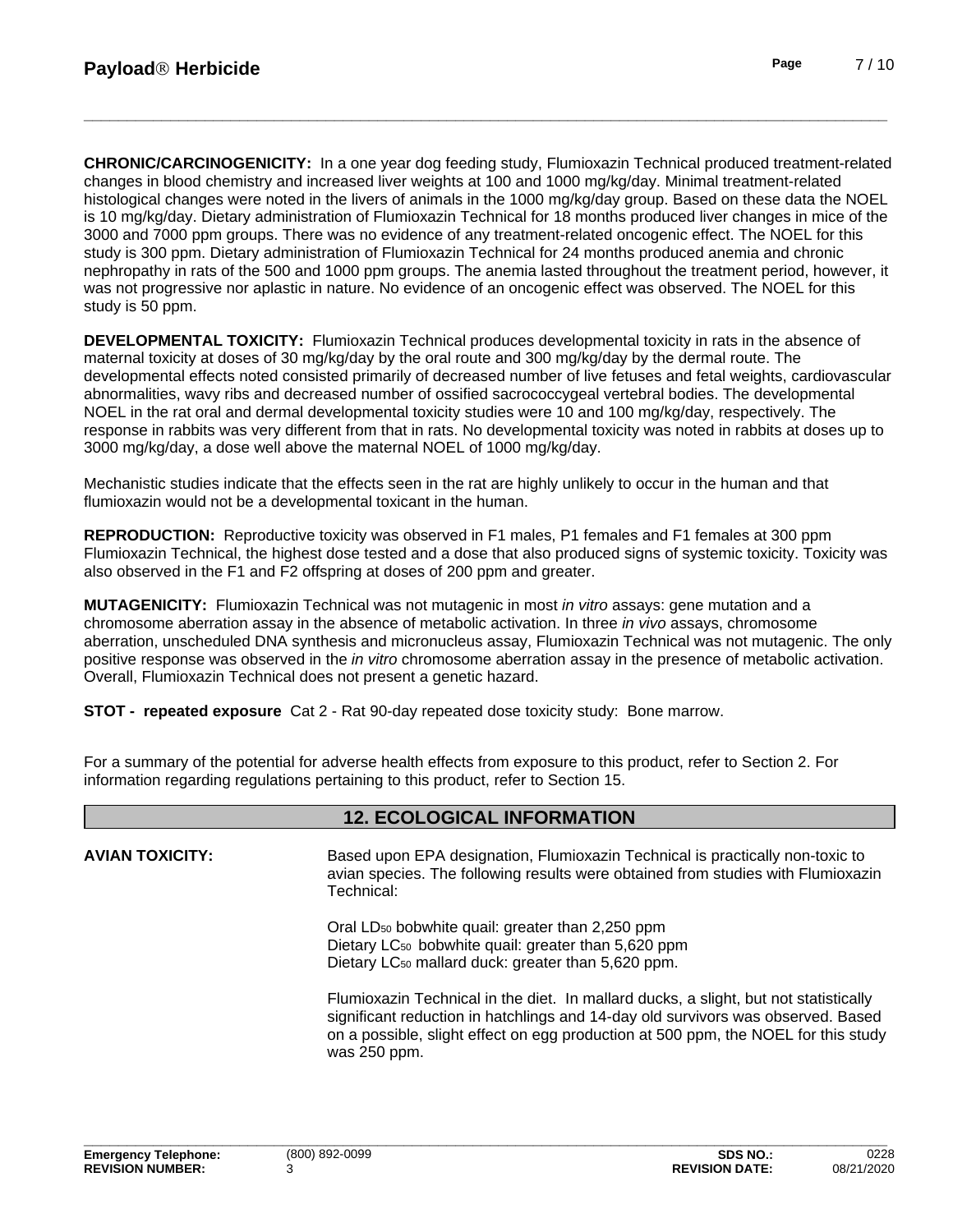|                           | AQUATIC ORGANISM TOXICITY: Based upon EPA designation, Flumioxazin Technical is slightly to moderately toxic<br>to freshwater fish; moderately toxic to freshwater invertebrates; moderately toxic to<br>estuarine/marine fish and moderately to highly toxic to estuarine/marine<br>invertebrates, based on the following tests: |
|---------------------------|-----------------------------------------------------------------------------------------------------------------------------------------------------------------------------------------------------------------------------------------------------------------------------------------------------------------------------------|
|                           | 96-hour LC <sub>50</sub> rainbow trout: 2.3 mg/L                                                                                                                                                                                                                                                                                  |
|                           | 96-hour LC <sub>50</sub> bluegill sunfish: greater than 21 mg/L                                                                                                                                                                                                                                                                   |
|                           | 48-hour LC <sub>50</sub> Daphnia magna: greater than 5.5 mg/L                                                                                                                                                                                                                                                                     |
|                           | 96-hour LC <sub>50</sub> sheepshead minnow: greater than 4.7 mg/L                                                                                                                                                                                                                                                                 |
|                           | 96-hour (shell deposition) EC <sub>50</sub> eastern oyster: 2.8 mg/L                                                                                                                                                                                                                                                              |
|                           | 96-hour LC <sub>50</sub> mysid shrimp: 0.23 mg/L                                                                                                                                                                                                                                                                                  |
|                           | Fish early life-stage (rainbow trout): NOEC >7.7 µg/L, <16 µg/L                                                                                                                                                                                                                                                                   |
|                           | Chronic toxicity (mysid shrimp): NOEC >15 µg/L, <27 µg/L                                                                                                                                                                                                                                                                          |
|                           | Chronic toxicity (Daphnia magna): NOEC > 52 µg/L, <99 µg/L.                                                                                                                                                                                                                                                                       |
| <b>OTHER NON-TARGET</b>   | Flumioxazin Technical is practically non-toxic to bees. The acute contact LC50 in                                                                                                                                                                                                                                                 |
| <b>ORGANISM TOXICITY:</b> | bees was greater than 105 ug/bee.                                                                                                                                                                                                                                                                                                 |

#### **OTHER ENVIRONMENTAL INFORMATION:**

This product is toxic to non-target plants and aquatic invertebrates. Do not apply directly to water, to areas where surface water is present, or to intertidal areas below mean high water mark. Do not apply where runoff is likely to occur. Do not apply where weather conditions favor drift from areas treated. Do not contaminate water when cleaning equipment or disposing of equipment washwater or rinsate.

## **13. DISPOSAL CONSIDERATIONS**

#### **END USERS MUST DISPOSE OF ANY UNUSED PRODUCT AS PER THE LABEL RECOMMENDATIONS.**

**PRODUCT DISPOSAL:** Wastes resulting from the use of this product may be disposed of on site or at an approved waste disposal facility.

**CONTAINER DISPOSAL:** Nonrefillable container. Do not reuse or refill this container. Offer for recycling, if available. Clean container promptly after emptying. Triple rinse as follows: Empty the remaining contents into application equipment or a mix tank and drain for 10 seconds after the flow begins to drip. Fill the container  $\frac{1}{4}$  full with water and recap. Shake for 10 seconds. Pour rinsate into application equipment or a mix tank or store rinsate for later use or disposal. Drain for 10 seconds after the flow begins to drip. Repeat this procedure 2 more times.

**DISPOSAL METHODS:** Check government regulations and local authorities for approved disposal of this material. Dispose of in accordance with applicable laws and regulations.

## **14. TRANSPORTATION INFORMATION**

| <b>EMERGENCY RESPONSE</b><br><b>GUIDEBOOK NO.:</b> | DOT (ground) SHIPPING NAME: Not regulated for domestic ground transport by US DOT or Canada TDG.<br>Not Applicable |  |
|----------------------------------------------------|--------------------------------------------------------------------------------------------------------------------|--|
| <b>ICAO/IATA SHIPPING NAME:</b>                    | UN 3077 Environmentally Hazardous Substance, Solid, N.O.S. (Flumioxazin), 9,                                       |  |
|                                                    | III. Marine Pollutant                                                                                              |  |
| <b>REMARKS:</b>                                    | •Single or inner packaging less than 5 L (liquid) or 5 Kg net (solids) excepted from                               |  |
|                                                    | Dangerous Goods regulations - see IATA Special Provision A197                                                      |  |
| _ _ _                                              | $\sim$ $\sim$ $\sim$<br>0.000<br>(0.001, 0.000, 0.000)                                                             |  |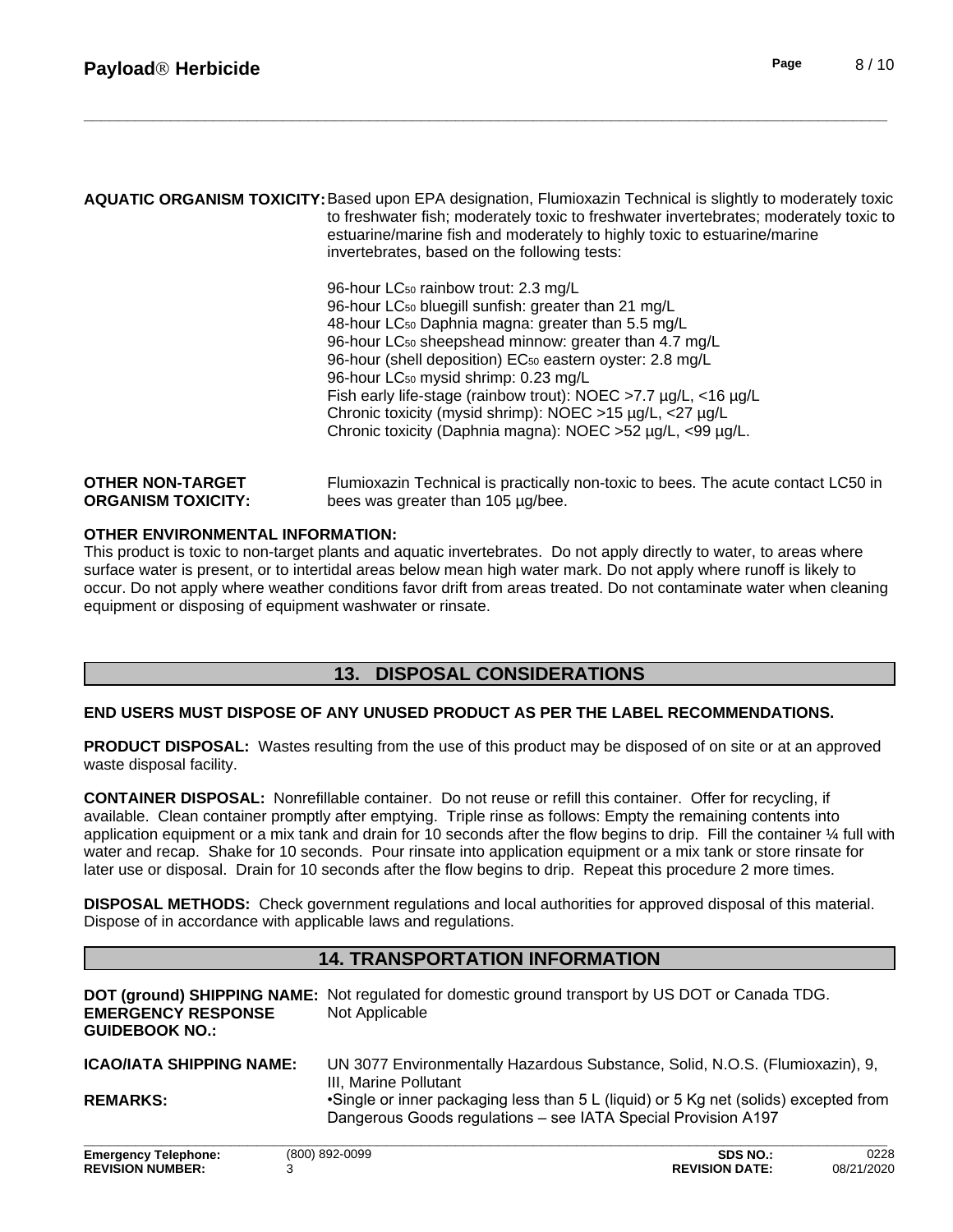|                            | <b>15. REGULATORY INFORMATION</b>                                                                         |
|----------------------------|-----------------------------------------------------------------------------------------------------------|
| <b>EMS NO.:</b>            | F-A. S-F                                                                                                  |
|                            | Dangerous Goods regulations - see IMDG 2.10.2.7<br>•For US shipping, Emergency Response Guidebook No. 171 |
| <b>REMARKS:</b>            | Marine pollutant<br>•Single or inner packaging less than 5 L (liquid) or 5 Kg net (solids) excepted from  |
| <b>IMDG SHIPPING NAME:</b> | UN 3077, Environmentally Hazardous Substance, Solid, N.O.S. (flumioxazin),                                |
|                            | •For US shipping, Emergency Response Guidebook No. 171                                                    |

## **EPA-FIFRA LABEL INFORMATION THAT DIFFERS FROM OSHA-GHS REQUIREMENTS:**

Pesticide products in the U.S. are registered by the EPA under FIFRA and are subject to certain labeling requirements under federal pesticide law. These requirements may differ from the classification criteria and hazard information required by OSHA GHS for safety data sheets, and for workplace labels of non-pesticide chemicals. The following is the hazard information as required on the FIFRA pesticide label:

## **EPA FIFRA SIGNAL WORD: CAUTION**

- *•Keepoutofreachofchildren.*
- **Harmful if inhaled or absorbed through skin.**
- **Causes moderate eye irritation**
- **Avoid breathing dust or spray mist.**
- *•Avoidcontactwitheyes,skinandclothing.*

**PESTICIDE REGULATIONS:** All pesticides are governed under FIFRA (Federal Insecticide, Fungicide, and Rodenticide Act). Therefore, the regulations presented below are pertinent only when handled outside of the normal use and applications of pesticides. This includes waste streams resulting from manufacturing/formulation facilities, spills or misuse of products, and storage of large quantities of products containing hazardous or extremely hazardous substances.

**U.S. FEDERAL REGULATIONS:** Ingredients in this product are reviewed against an inclusive list of federal regulations. Therefore, the user should consult appropriate authorities. The federal regulations reviewed include: Clean Water Act, SARA, CERCLA, RCRA, DOT, TSCA and OSHA. If no components or information islisted in the space below this paragraph, then none of the regulations reviewed are applicable.

| SARA (311, 312):  |     |  |
|-------------------|-----|--|
| Immediate Health: | Yes |  |
| Chronic Health:   | N٥  |  |
| Fire:             | N٥  |  |
| Sudden Pressure:  | No  |  |
| Reactivity:       | N٥  |  |

**STATE REGULATIONS:** Each state may promulgate standards more stringent than the federal government. This section cannot encompass an inclusive list of all state regulations. Therefore, the user should consult state or local authorities. The state regulations reviewed include: California Proposition 65, California Directors List of Hazardous Substances, Massachusetts Right to Know, Michigan Critical Materials List, New Jersey Right to Know, Pennsylvania Right to Know, Rhode Island Right to Know and the Minnesota Hazardous Substance list. For Washington State Right to Know, see Section 8 for Exposure Limit information. For Louisiana Right to Know refer to SARA information listed under U.S. Regulations above. If no components or information is listed in the space below this paragraph, then none of the regulations reviewed are applicable.